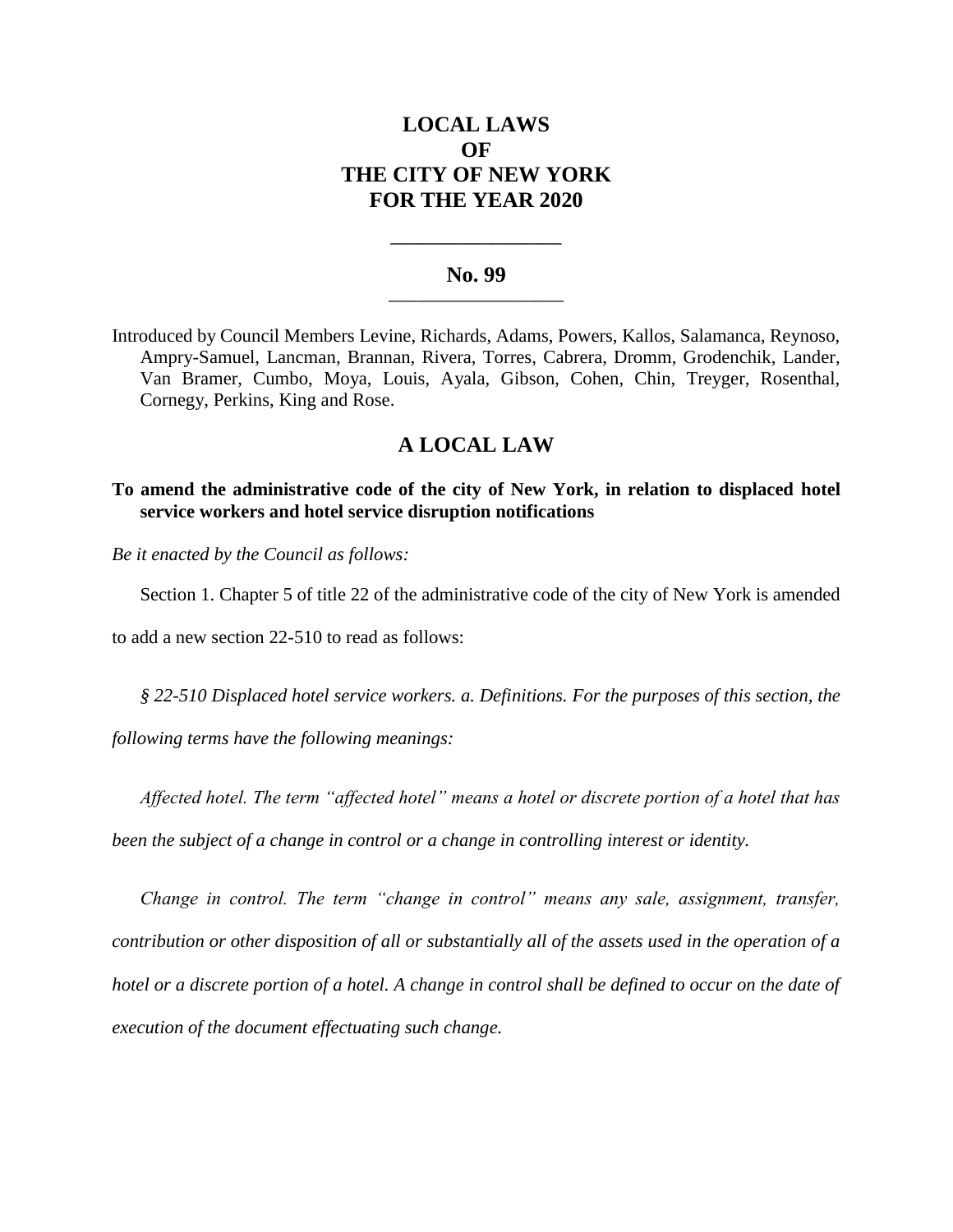*Change in controlling interest or identity. The term "change in controlling interest or identity" means (i) any sale, assignment, transfer, contribution or other disposition of a controlling interest, including by consolidation, merger or reorganization, of a hotel employer or any person who controls a hotel employer; or (ii) any other event or sequence of events, including a purchase, sale or lease termination of a management contract or lease, that causes the identity of the hotel employer at a hotel to change. A change in controlling interest or identity shall be defined to occur on the date of execution of the document effectuating such change.*

*Eligible hotel service employee. The term "eligible hotel service employee" means a hotel service employee employed by a hotel employer at an affected hotel.*

*Former hotel employer. The term "former hotel employer" means any hotel employer who owns, controls or operates a hotel prior to a change in control or change in controlling interest or identity of a hotel or of a discrete portion of a hotel that continues to operate as a hotel after such change.*

*Hotel. The term "hotel" means a transient hotel as defined in section 12-10 of the New York city zoning resolution or any successor provision of such resolution.*

*Hotel employer. The term "hotel employer" means any person who owns, controls or operates a hotel, and includes any person or contractor who, in a managerial, supervisory or confidential capacity, employs one or more hotel service employees.*

*Hotel service. The term "hotel service" means work performed in connection with the operation of a hotel.*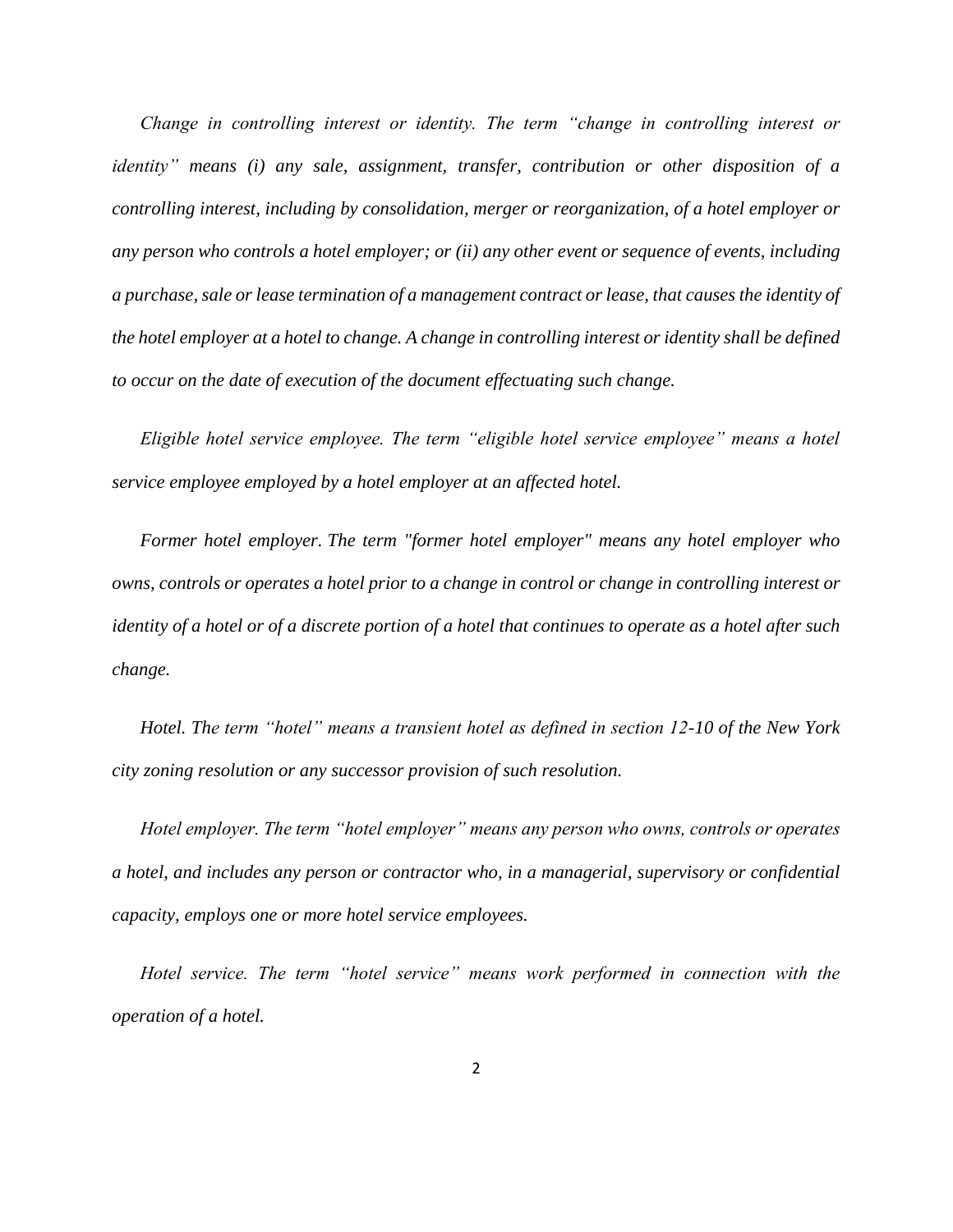*Hotel service employee. The term "hotel service employee" means (i) any person employed to perform a hotel service at an affected hotel during the 365-day period immediately preceding the change in control or change in controlling interest or identity of such hotel, or (ii) any person formerly employed to perform a hotel service at an affected hotel who retains recall rights under the former hotel employer's collective bargaining agreement, if any, or under any comparable arrangement established by the former hotel employer, on the date of the change in control or change in controlling interest or identity of such hotel. Notwithstanding the preceding sentence, the term "hotel service employee" shall not include persons who are managerial, supervisory or confidential employees or who otherwise exercise control over the management of the hotel.* 

*Hotel service employee retention period. The term "hotel service employee retention period" means the 90-day period beginning on the date of a change in control or change in controlling interest or identity of the hotel or of a discrete portion of the hotel that continues to operate as a hotel after such change, provided that if such hotel is not open to the public on such date, such 90-day period shall begin on the first day that such hotel is open to the public after such change.*

*Person. The term "person" means any individual, proprietorship, partnership, joint venture, corporation, limited liability company, trust, association, trustee in bankruptcy, receiver or other entity that may employ persons or enter into service contracts, but does not include the city of New York, the state of New York, and the federal government or any other governmental entity, or any individual or entity managing real property for a governmental entity.*

*Successor hotel employer. The term "successor hotel employer" means a hotel employer who owns, controls or operates a hotel after a change in control or change in controlling interest or*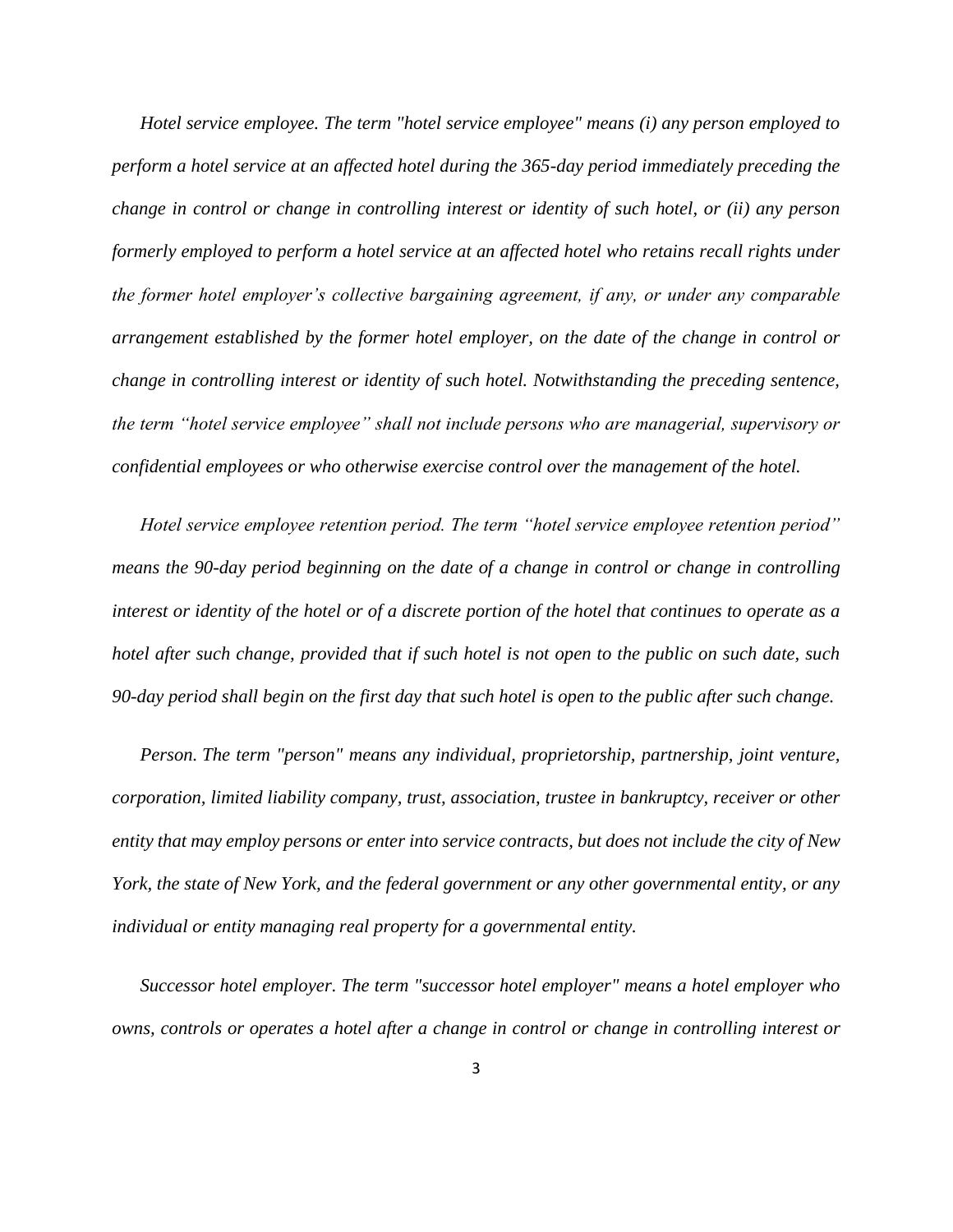*identity of the hotel or of a discrete portion of the hotel that continues to operate as a hotel after such change.*

*b. Hotel service employee retention. 1. No less than 15 days before a change in control or change in controlling interest or identity, a former hotel employer shall provide the successor hotel employer with a full and accurate list containing the name, address, date of hire and employment classification of each hotel service employee employed at an affected hotel. At the same time that the former hotel employer provides such list, the former hotel employer shall post such list in a notice to the hotel service employees that also sets forth the rights provided by this section, in the same location and manner that other statutorily required notices to such employees are posted at the affected hotel; provided that if such hotel is not open to the public, such notice shall be transmitted in the same manner as any offer of employment made pursuant to paragraph 2 of this subdivision. Such notice shall also be provided to the employees' collective bargaining representative, if any.* 

*2. A successor hotel employer shall, during the hotel service employee retention period, offer each eligible hotel service employee employment for no less than 90 days under the terms and conditions established by the successor hotel employer, or as required by law, except that the wage rate offered and paid for such period shall be the same as or higher than the wage rate last paid to such employee by the former hotel employer, or as required by law. Such offers shall be made in writing and shall remain open for at least 10 business days from the date of such offer.*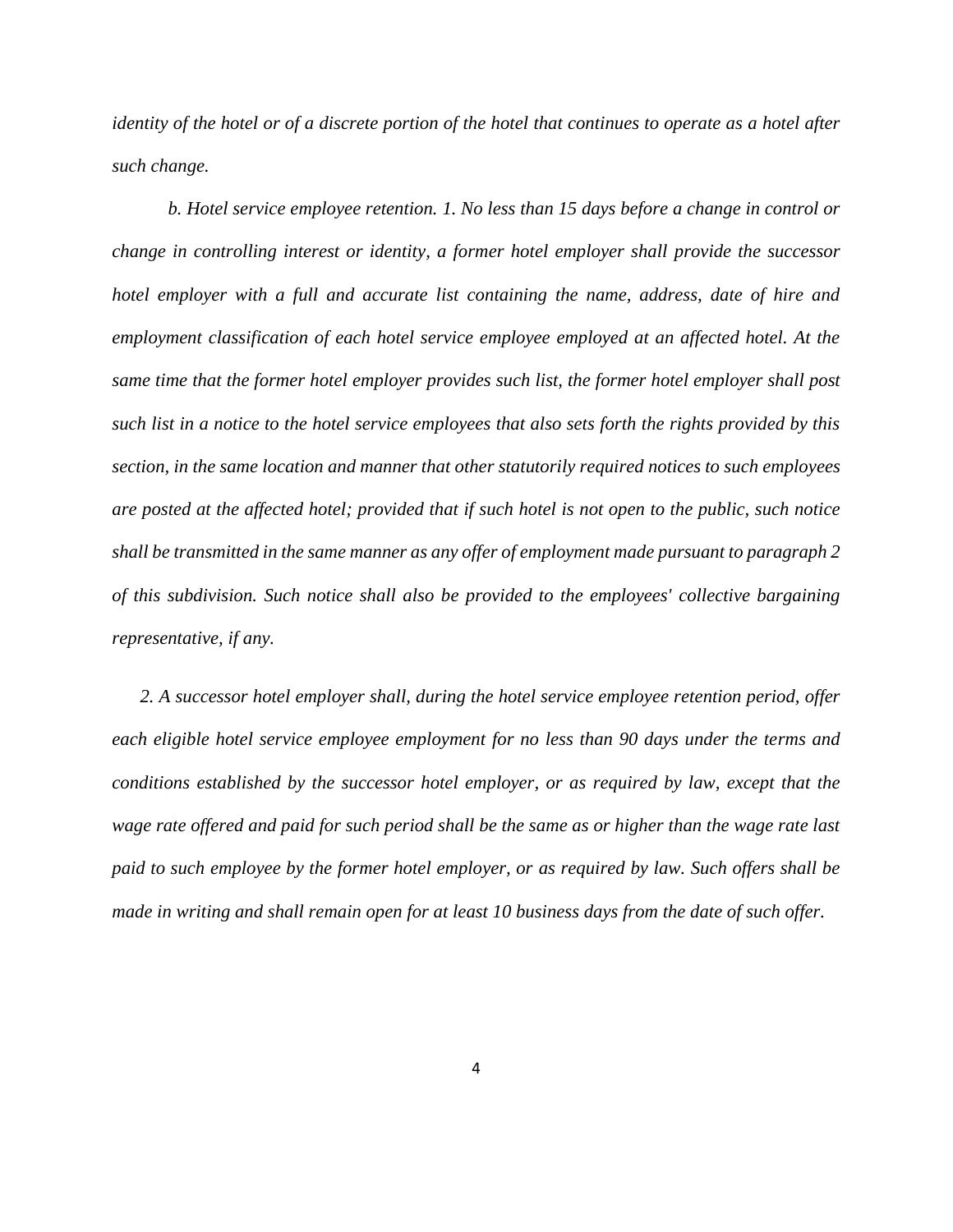*3. Except as provided in paragraph 4 of this subdivision, during the hotel service employee retention period, an eligible hotel service employee retained pursuant to this section shall not be discharged without cause.* 

*4. If at any time during the hotel service employee retention period the successor hotel employer determines that fewer hotel service employees are required than were employed by the former hotel employer, the successor hotel employer shall retain eligible hotel service employees by seniority and experience within each job classification, to the extent such classification exists.* 

*5. A successor hotel employer shall retain written verification of each offer of employment made pursuant to paragraph 2 of this subdivision. Such verification shall include the name, address, date of hire and job classification of the eligible hotel service employee to whom the offer was made. A successor hotel employer shall retain such verification for no less than 3 years from the date the offer is made.*

*6. At the end of the hotel service employee retention period, the successor hotel employer shall perform a written performance evaluation for each hotel service employee retained pursuant to this section. If such employee's performance during such retention period is satisfactory, the successor hotel employer shall offer such employee continued employment under the terms and conditions established by the successor hotel employer. A successor hotel employer shall retain such written performance evaluation for no less than 3 years from the date it is issued.*

*c. Remedies. 1. A hotel service employee who has been discharged or not retained in violation of this section may bring an action in supreme court against a former hotel employer or successor hotel employer for violation of any obligation imposed pursuant to this section.*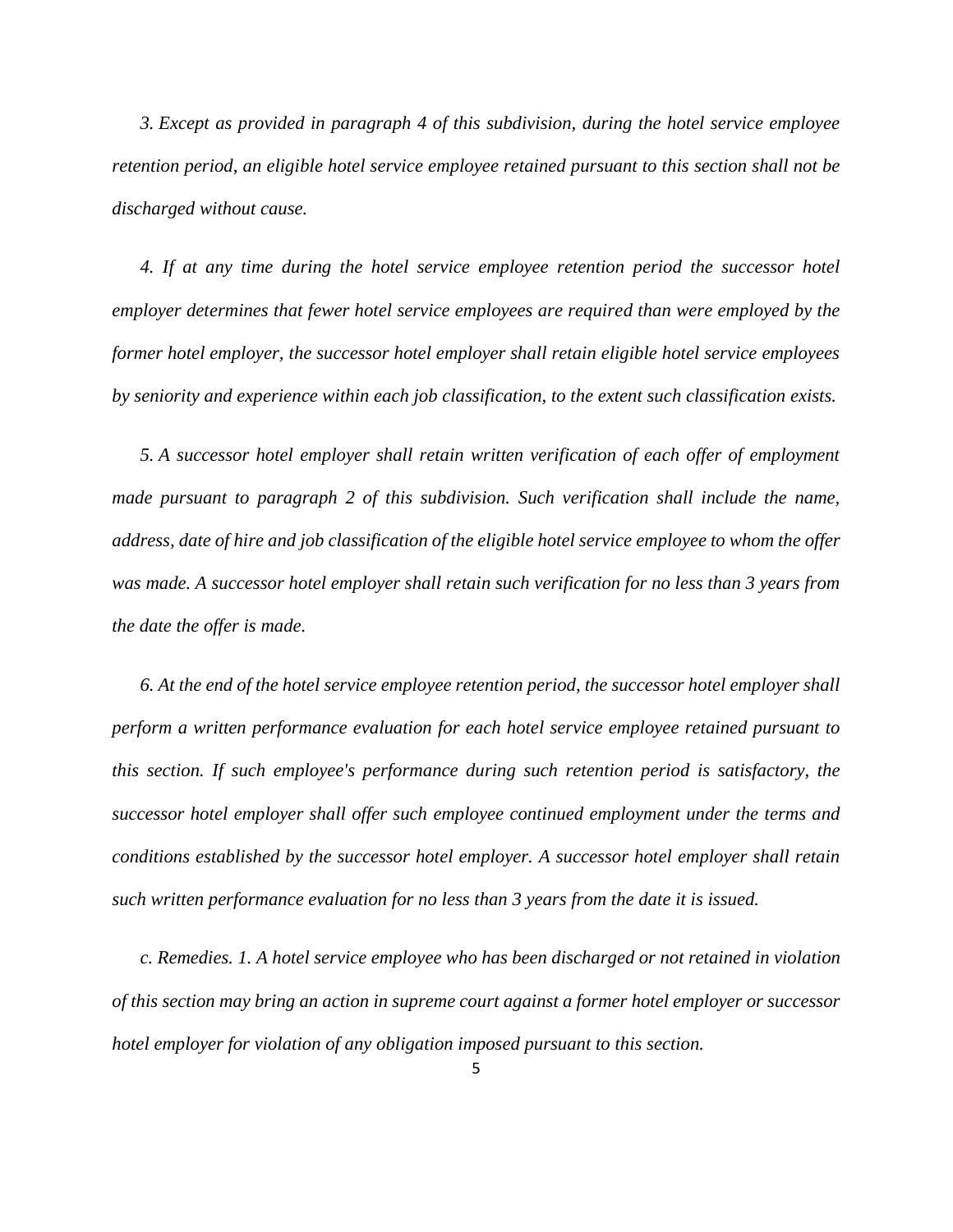2. The court shall have authority to order preliminary and permanent equitable relief, *including, but not limited to, reinstatement of any employee who has been discharged or not retained in violation of this section. If the court finds that by reason of a violation of any obligation imposed pursuant to subdivision b of this section, a hotel service employee has been discharged or not retained in violation of this section, the court shall award:* 

*(i) back pay, and an equal amount as liquidated damages, for each day during which the violation continues, which shall be calculated at a rate of compensation not less than the higher of (1) the average regular rate of pay received by the employee during the last 3 years of the employee's employment in the same occupation classification; or (2) the final regular rate of pay received by the employee. Back pay shall apply to the period commencing on the date of the discharge or refusal-to-retain by the successor hotel employer and ending on the effective date of any offer of instatement or reinstatement of the employee;*

*(ii) costs of benefits the successor hotel service employer would have incurred for the employee under such employee's benefit plan; and* 

*(iii) the employee's reasonable attorney's fees and costs.* 

*4. In any such action, the court shall have authority to order the former or successor hotel employer, as applicable, to provide any information required pursuant to subdivision b of this section.* 

*d. Applicability. This section shall not apply to:*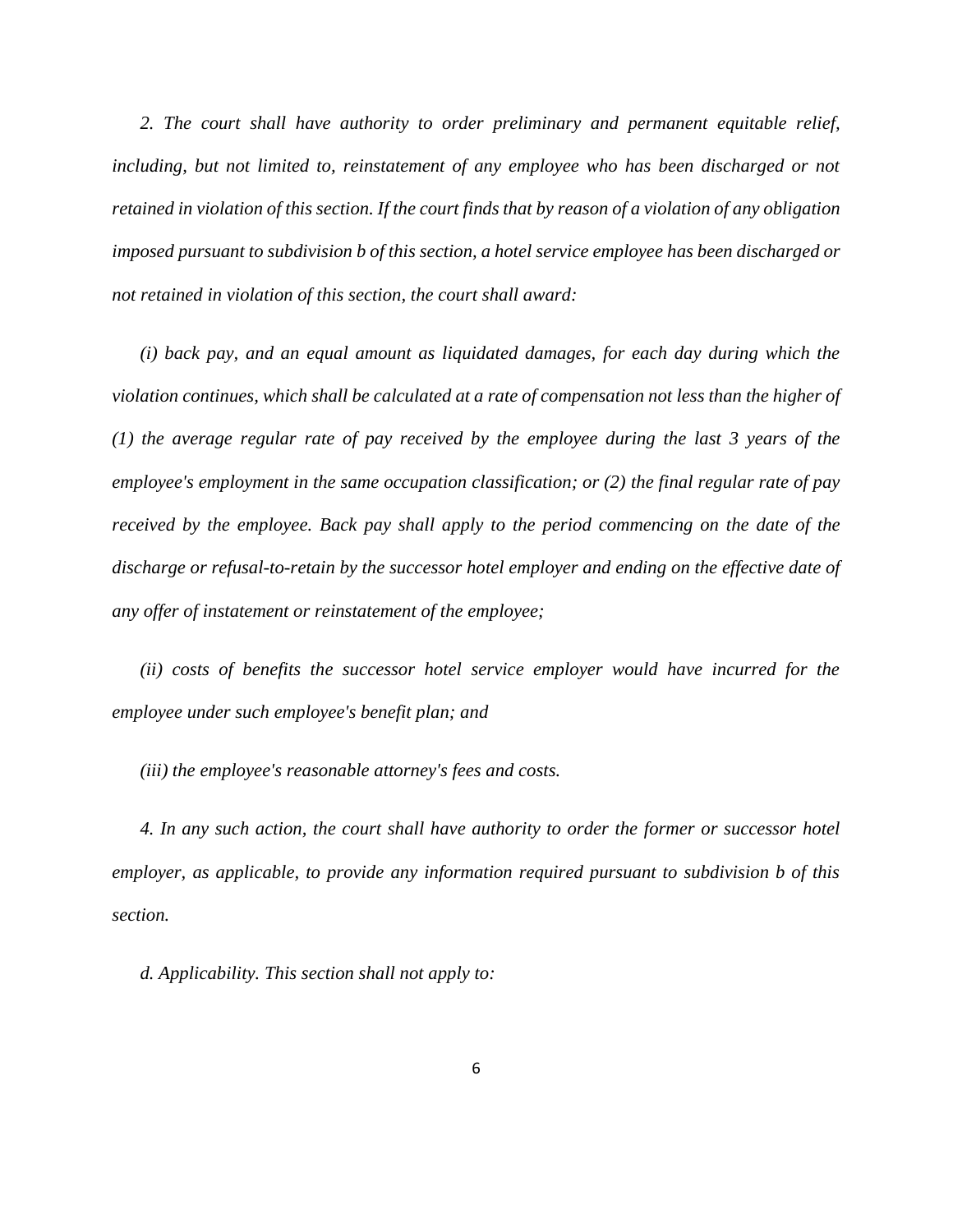*1. any successor hotel employer who, on or before the change of control or change in controlling interest or identity, agrees to assume, or to be bound by, the collective bargaining agreement of the former hotel employer, provided that such collective bargaining agreement provides terms and conditions for the discharge or laying off of employees;* 

*2. if there was no existing collective bargaining agreement as described in paragraph 1 of this subdivision, any successor hotel employer who agrees, on or before the change of control or change in controlling interest or identity, to enter into a new collective bargaining agreement covering its hotel service employees, provided that such collective bargaining agreement provides terms and conditions for the discharge or laying off of employees; or* 

*3. a former hotel employer who obtains a written commitment from a successor hotel employer that such successor hotel employer's hotel service employees will be covered by a collective bargaining agreement that provides terms and conditions for the discharge or laying off of employees.*

*e. Records 1. Each hotel employer shall maintain for three years, for each employee and former employee, by name, a record showing the employee's regular hourly rate of pay for each week of the employee's employment.*

*2. Each hotel employer shall make an employee's or former employee's records available in full to such employee or former employee upon request.*

§ 2. Chapter 5 of tile 20 of the administrative code of the city of New York is amended by adding a new subchapter 23 to read as follows: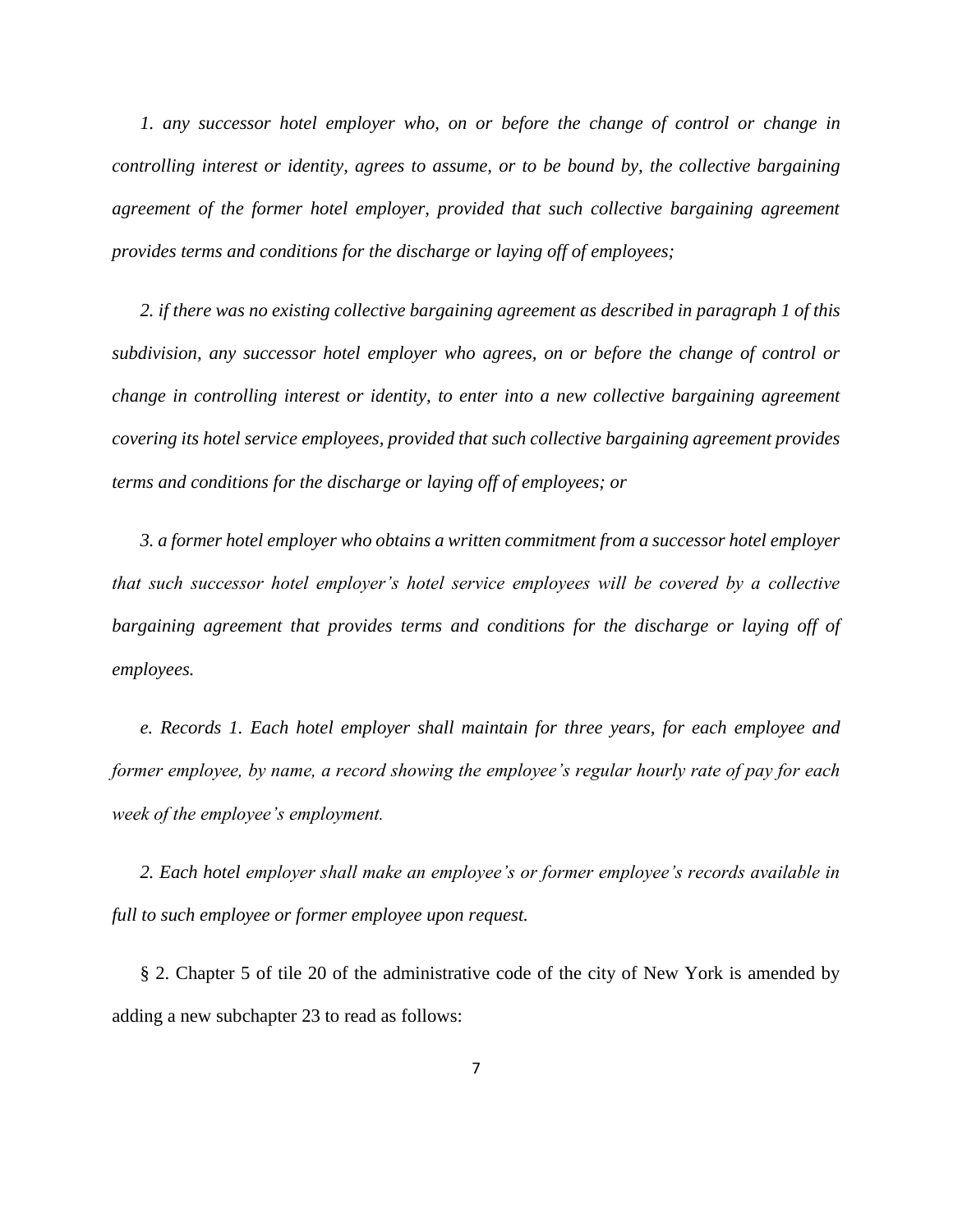### SUBCHAPTER 23

## *HOTEL SERVICE DISRUPTIONS*

*§ 20-850. Definitions. For the purposes of this subchapter, the following terms have the following meanings:*

*Hotel. The term "hotel" means a transient hotel as defined in section 12-10 of the New York city zoning resolution or any successor provision of such resolution.*

*Room. The term "room" means a room available or let out for use or occupancy in a hotel.*

*Service disruption. The term "service disruption" means any of the following conditions where such condition substantially affects or is likely to substantially affect any guest's use of a room or utilization of a hotel service:*

*(i) construction work in or directly related to the hotel that creates excessive noise that is substantially likely to disturb a guest, other than construction that is intended to correct an emergency condition or other condition requiring immediate attention;*

*(ii) conditions of which the hotel is aware, indicating the presence in the hotel of any infestation by bed bugs, lice or other insects, rodents or other vermin capable of spreading disease or being carried, including on one's person, if such infestation has not been fully treated within 24 hours of identifying it*;

*(iii) the unavailability, for a period of 48 hours or more, of any advertised hotel amenity, including, but not limited to, a pool, spa, shuttle service, internet access, or food and beverage service;*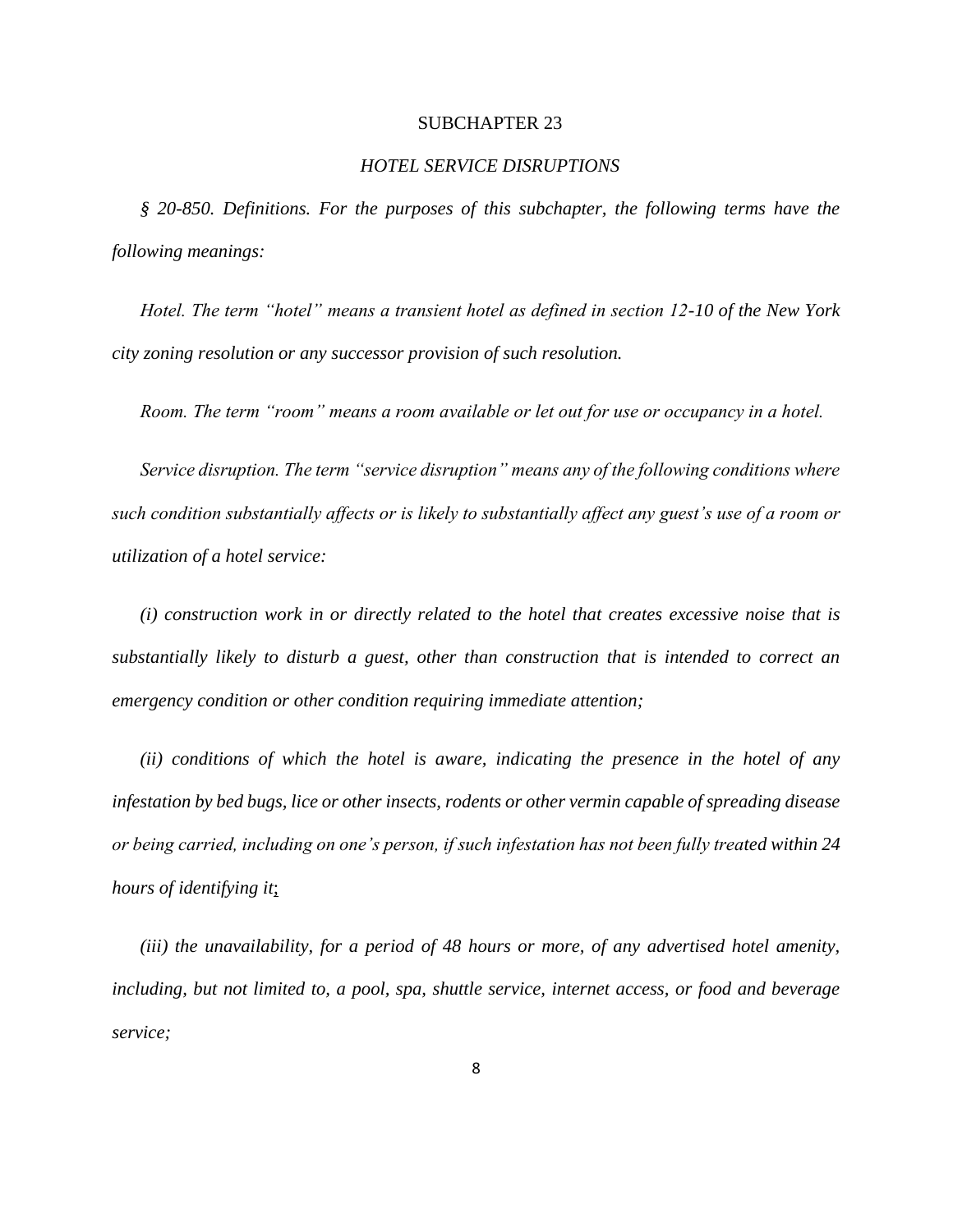*(iv) the unavailability, for a period of 48 hours or more, of any advertised room appliances or technology, including but not limited to, in-room refrigerators, or internet or Wi-Fi services;*

*(v) the unavailability of any advertised or legally required accessibility feature, including, but not limited to, an elevator, wheelchair lift, ramp, or accessible bathroom in such room or in any common area of the hotel;*

*(vi) the unavailability for a period of 24 hours or more, of any utility, including, but not limited to, gas, water or electricity when the unavailability affects only the location of the hotel; or*

*(vii) any strike, lockout or picketing activity, or other demonstration or event for a calendar day or more at or immediately adjacent to such hotel.* 

*Third-party vendor. The term "third-party vendor" means a vendor with which a hotel has an arrangement for third-party room reservations, or any other entity that has reserved or entered into an agreement or booking for the use or occupancy of one or more rooms in a hotel in furtherance of the business of reselling such rooms to guests.*

*§ 20-851. Notification. a. Within 24 hours of becoming aware of a service disruption, a hotel shall provide notification of such service disruption to each third-party vendor and each guest who has entered into a reservation, booking, or agreement with the hotel or a third-party vendor for the use or occupancy of a room where such service disruption could reasonably affect such room or such guest's stay or use of a hotel service. Such notification shall also be provided immediately before accepting or entering into any new reservation, booking, or agreement for the use or occupancy of a room or hotel service that could reasonably be affected by such service disruption. Such notification shall also be provided to any current guest who is substantially*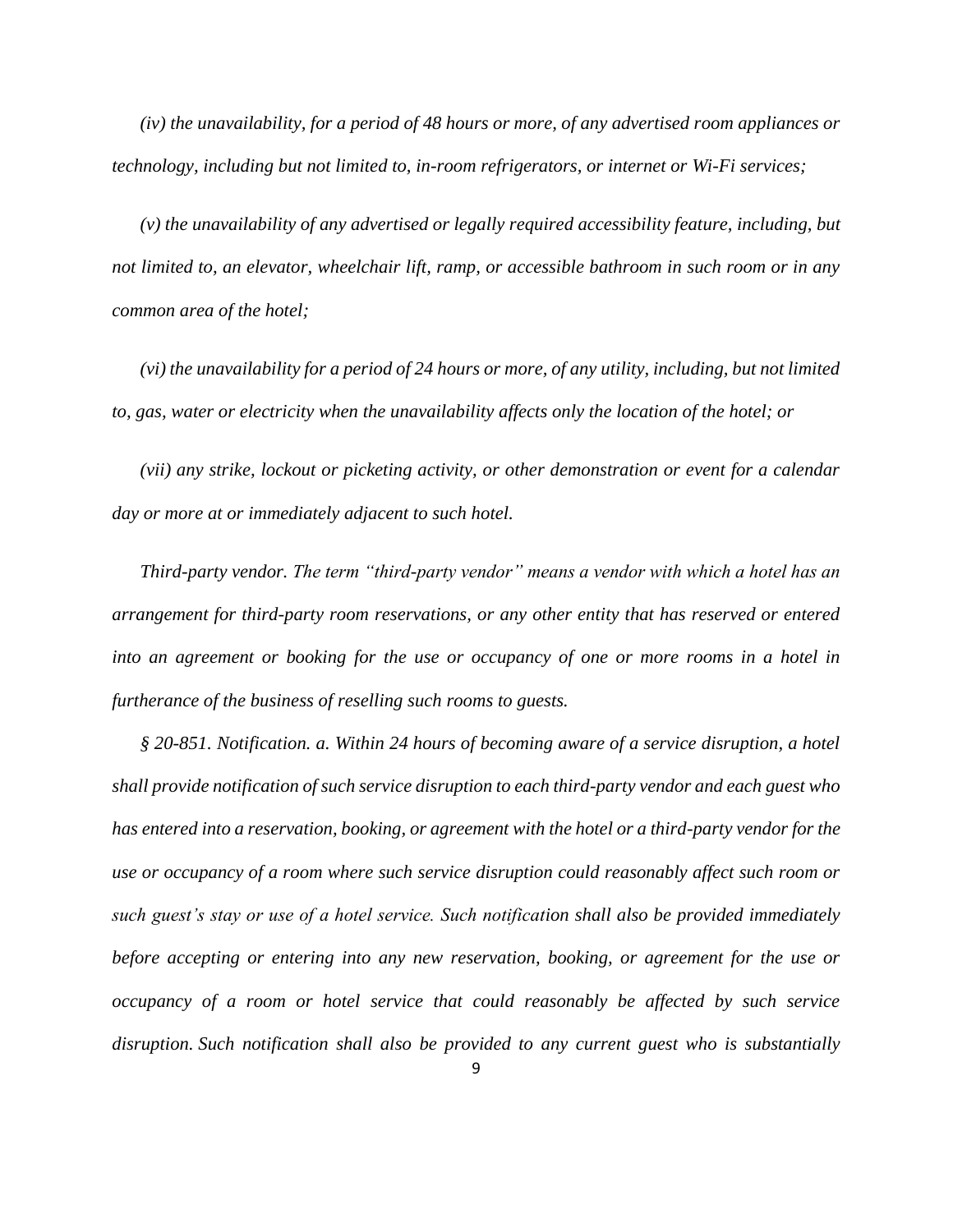*affected by such service disruption. Where the circumstances of such service disruption make timely notification impracticable, such notification shall be made as soon as practicable.* 

*b. Such notification shall describe: (i) the nature of the service disruption; and (ii) the extent of the service disruption's effect on reservations, bookings, or agreements to use or occupy such room or hotel services, including the right to cancel or terminate the reservation, booking, or agreement for the use or occupancy of such room or hotel services without the imposition of any fee, penalty or other charge, as provided in subdivisions c and d of this section. If such notification is included in a communication containing other information, the notification shall be in a significantly larger font and different color than the remainder of the communication.*

*c. A hotel shall not impose any fee, penalty or other charge, nor retain any deposit, in the event a guest, prior to checking in, cancels a reservation, booking, or agreement with such hotel for the use or occupancy of a room, where such guest's stay or room could be substantially affected by a service disruption during such guest's stay or use of a hotel service, unless the hotel provided prominent and clear notice of such service disruption, pursuant to subdivision b of this section, prior to accepting such reservation, booking, or agreement.*

*d. Where a service disruption arises only after any guest of such room has checked in, the hotel shall prominently and clearly notify such guest of such service disruption within 24 hours of becoming aware of such disruption, as provided in subdivision a of this section. Such notification shall specify the rights set forth in this subdivision, pursuant to subdivision b of this section. The guests of such room or hotel service may terminate any reservation, booking, or agreement for the rental of such room or use of a hotel service, and the hotel shall not impose any fee, penalty or*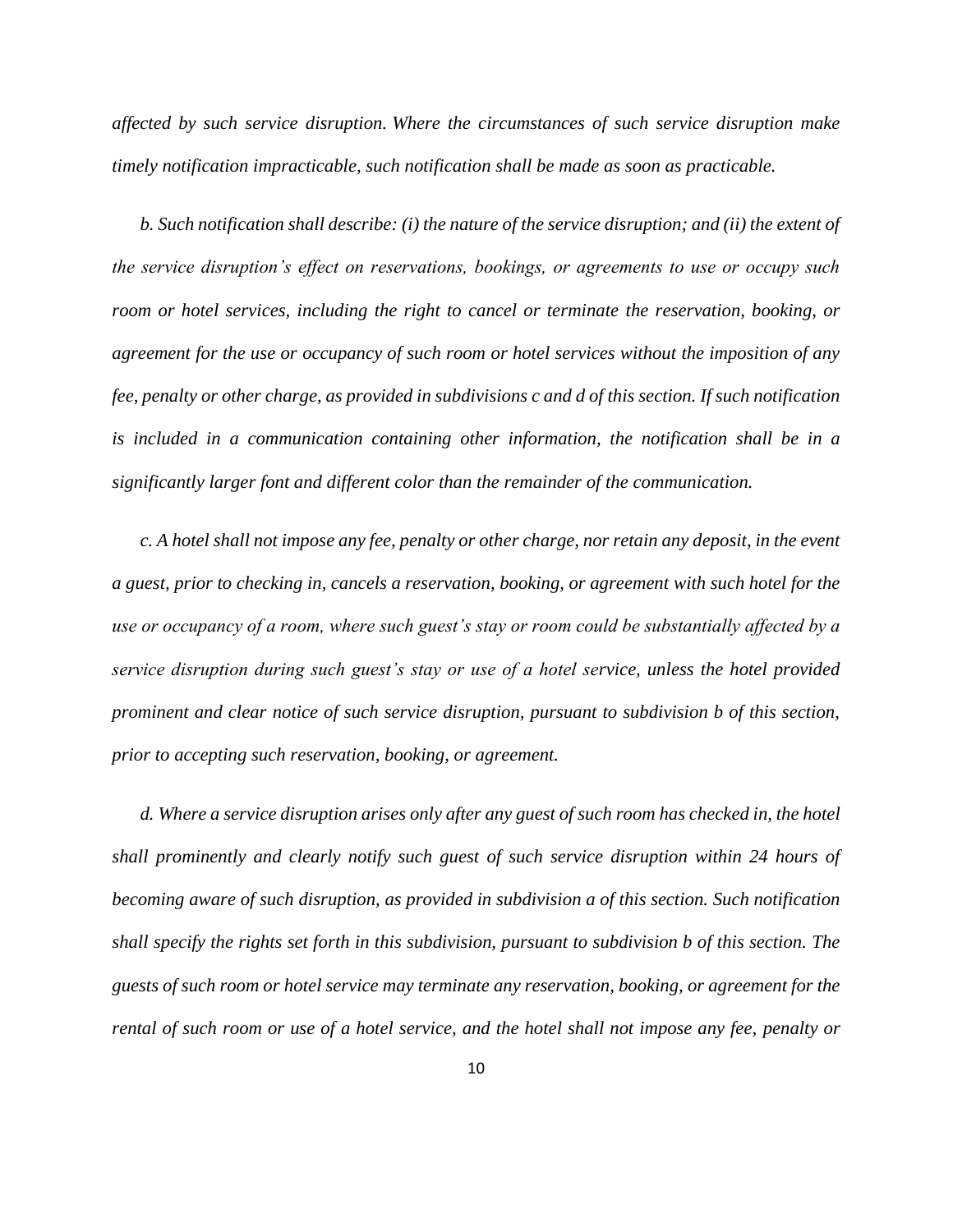*other charge for such termination, nor retain any deposit related to any unused portion of the period of the reservation, booking, or agreement following the onset of such service disruption.*

*§ 20-852. Penalties. a. Authorized agents and employees of the department of consumer and worker protection, and of any other agency designated by the mayor, shall have the authority to enforce the provisions of this subchapter.*

*b. A hotel that violates or causes another person to violate a provision of this subchapter or any rule promulgated pursuant to such subchapter, shall be subject to a civil penalty as follows:*

*1. for the first violation, a civil penalty of \$500;*

*2. for the second violation issued for the same offense within a period of two years of the date of the first violation, a civil penalty of \$1,000;*

*3. for the third violation issued for the same offense within a period of two years of the date of the first violation, a civil penalty of \$2,500; and*

*4. for the fourth and each subsequent violation issued for the same offense within a period of two years of the date of the first violation, a civil penalty of \$5,000.*

*c. A proceeding to recover any civil penalty pursuant to this section shall be commenced by the service of a summons or notice of violation returnable to the office of administrative trials and hearings.*